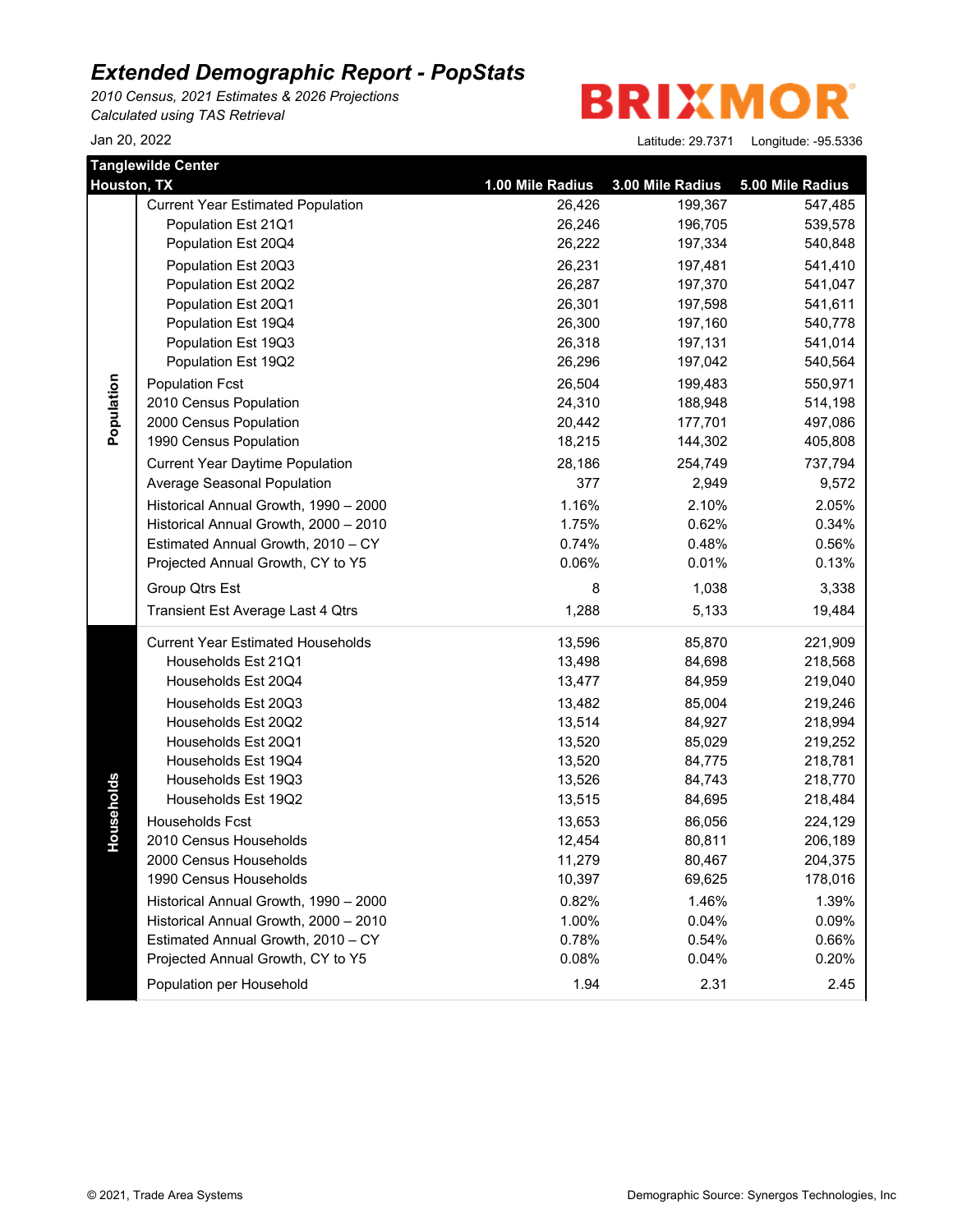*2010 Census, 2021 Estimates & 2026 Projections Calculated using TAS Retrieval*

**Tanglewilde Center**

**BRIXMOR** 

| Houston, TX                                                        | 1.00 Mile Radius  | 3.00 Mile Radius   | 5.00 Mile Radius   |
|--------------------------------------------------------------------|-------------------|--------------------|--------------------|
| HH Income \$500,000 or more                                        | 0.8%              | 1.7%               | 2.1%               |
| HH Income \$250,000 to \$499,999                                   | 1.0%              | 2.1%               | 2.5%               |
| HH Income \$200,000 to \$249,999                                   | 2.3%              | 4.8%               | 5.8%               |
| HH Income \$175,000 to \$199,999                                   | 1.9%              | 3.2%               | 3.8%               |
| HH Income \$150,000 to \$174,999                                   | 3.0%              | 3.4%               | 3.9%               |
| HH Income \$100,000 to 149,999                                     | 10.5%             | 10.8%              | 11.7%              |
| HH Income \$75,000 to 99,999                                       | 11.2%             | 10.2%              | 10.3%              |
| HH Income \$50,000 to 74,999                                       | 18.2%             | 15.5%              | 15.5%              |
| HH Income \$35,000 to 49,999                                       | 15.8%             | 13.7%              | 13.3%              |
| HH Income \$25,000 to 34,999                                       | 11.5%             | 11.3%              | 10.2%              |
| HH Income \$15,000 to 24,999                                       | 11.8%             | 11.1%              | 10.2%              |
| HH Income \$0 to 14,999                                            | 12.0%             | 12.2%              | 10.8%              |
| Average Household Income                                           | \$72,971          | \$94,210           | \$104,245          |
| Median Household Income                                            | \$48,832          | \$52,200           | \$57,632           |
| Per Capita Income                                                  | \$37,557          | \$40,728           | \$42,418           |
| 2000 Average HH Income                                             | \$59,496          | \$64,325           | \$64,495           |
| 2000 Median HH Income                                              | \$42,683          | \$39,773           | \$40,009           |
| Disposable HH Income \$500,000 or more                             | #N/A              | #N/A               | #N/A               |
| Disposable HH Income \$250,000 to \$499,999                        | #N/A              | #N/A               | #N/A               |
| Disposable HH Income \$200,000 to \$249,999                        | #N/A              | #N/A               | #N/A               |
| Disposable HH Income \$175,000 to \$199,999                        | $1\%$             | 2%                 | 3%                 |
| Disposable HH Income \$150,000 to \$174,999                        | 2%                | 4%                 | 4%                 |
| Disposable HH Income \$100,000 to \$149,999                        | 10%               | 10%                | 11%                |
| Disposable HH Income \$75,000 to \$99,999                          | 11%               | 10%                | 11%                |
| Disposable HH Income \$50,000 to \$74,999                          | 17%               | 15%                | 16%                |
| Disposable HH Income \$35,000 to \$49,999                          | 17%               | 14%                | 14%                |
| Disposable HH Income \$25,000 to \$34,999                          | 14%               | 13%                | 12%                |
| Disposable HH Income \$15,000 to \$24,999                          | 13%               | 12%                | 11%                |
| Disposable HH Income \$0 to\$14,999                                | 13%               | 13%                | 12%                |
| Average Disposable Income                                          | 57,719            | 67,484             | 73,282             |
| Median Disposable Income                                           | 44,038            | 46,854             | 51,382             |
| Householder White - Count                                          | 5,194             | 29,883             | 79,937             |
| Median HH Income                                                   | \$59,820          | \$86,667           | \$100,176          |
| Average HH Income<br>Householder Black or African-American - Count | \$77,429          | \$98,694           | \$107,971          |
| Median HH Income                                                   | 3,136<br>\$42,653 | 15,504<br>\$41,559 | 34,429<br>\$41,495 |
| Average HH Income                                                  | \$51,456          | \$52,468           | \$52,377           |
| Householder Hispanic - Count                                       | 3,494             | 27,390             | 75,996             |
| Median HH Income                                                   | \$37,206          | \$37,823           | \$41,260           |
| Average HH Income                                                  | \$48,589          | \$51,072           | \$54,699           |
| Householder Asian or Pacific Islander - Count                      | 1,218             | 9,499              | 22,958             |
| Median HH Income                                                   | \$62,512          | \$67,805           | \$72,613           |
| Average HH Income                                                  | \$72,434          | \$80,251           | \$87,084           |
| Householder Other or Pacific Islander - Count                      | 554               | 3,592              | 8,589              |
| Median HH Income                                                   | \$52,886          | \$46,491           | \$49,834           |
| Average HH Income                                                  | \$59,690          | \$61,427           | \$66,620           |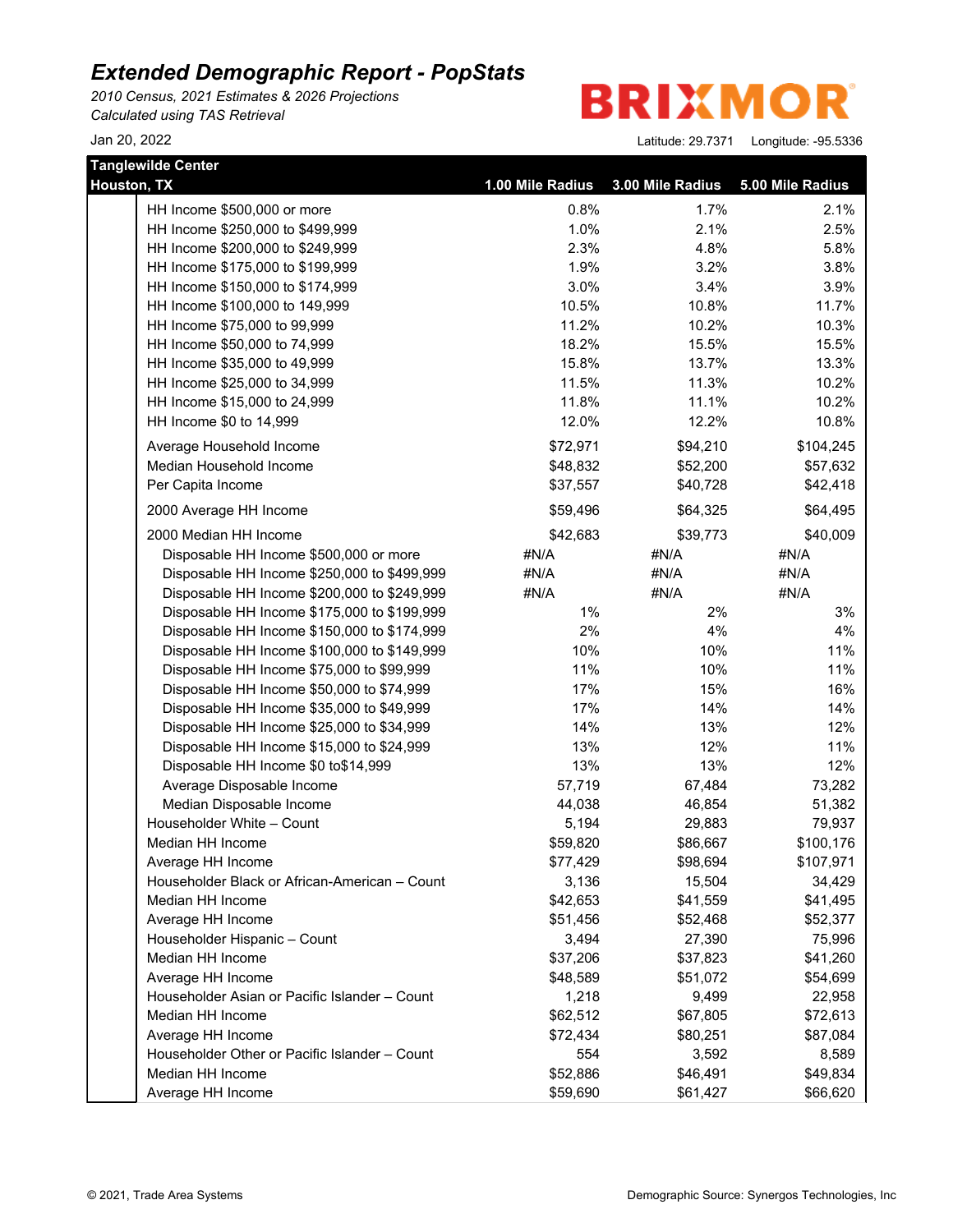*2010 Census, 2021 Estimates & 2026 Projections Calculated using TAS Retrieval*



|                           | <b>Tanglewilde Center</b> |                  |                  |                  |
|---------------------------|---------------------------|------------------|------------------|------------------|
|                           | Houston, TX               | 1.00 Mile Radius | 3.00 Mile Radius | 5.00 Mile Radius |
|                           | <b>Male Population</b>    | 13,099           | 101,370          | 275,383          |
| Gender                    | Female Population         | 13,326           | 97,997           | 272,101          |
|                           | Count of Pop 0 to 4 years | 2,517            | 16,515           | 43,832           |
|                           | Count of Pop 0 to 7 years | 4,005            | 25,911           | 67,445           |
|                           | Count of Pop 5 - 13       | 4,337            | 29,491           | 78,612           |
|                           | Count of Pop 14 - 18      | 1,132            | 10,413           | 30,058           |
|                           | Count of Pop 19 - 22      | 702              | 8,421            | 26,112           |
|                           | Count of Pop 22 - 25      | 400              | 5,299            | 17,041           |
|                           | Count of Pop 25 - 29      | 790              | 9,301            | 28,852           |
|                           | Count of Pop 30 - 34      | 1,873            | 13,706           | 35,434           |
|                           | Count of Pop 35 - 39      | 2,935            | 18,513           | 45,761           |
|                           | Count of Pop 40 - 44      | 2,637            | 16,986           | 42,924           |
|                           | Count of Pop 45 - 59      | 4,642            | 36,117           | 100,517          |
|                           | Count of Pop 60 - 74      | 3,215            | 25,171           | 72,658           |
|                           | Count of Pop 75 - 84      | 974              | 7,307            | 19,917           |
|                           | Count of Pop 85+          | 272              | 2,128            | 5,766            |
| by Age                    | % of Pop 0 to 4 years     | 9.5%             | 8.3%             | 8.0%             |
| <b>Total Population</b>   | % of Pop 0 to 7 years     | 15.2%            | 13.0%            | 12.3%            |
|                           | % of Pop 5 - 13           | 16.4%            | 14.8%            | 14.4%            |
|                           | % of Pop 14 - 18          | 4.3%             | 5.2%             | 5.5%             |
|                           | % of Pop 19 - 22          | 2.7%             | 4.2%             | 4.8%             |
|                           | % of Pop 22 - 25          | 1.5%             | 2.7%             | 3.1%             |
|                           | % of Pop 25 - 29          | 3.0%             | 4.7%             | 5.3%             |
|                           | % of Pop 30 - 34          | 7.1%             | 6.9%             | 6.5%             |
|                           | % of Pop 35 - 39          | 11.1%            | 9.3%             | 8.4%             |
|                           | % of Pop 40 - 44          | 10.0%            | 8.5%             | 7.8%             |
|                           | % of Pop 45 - 59          | 17.6%            | 18.1%            | 18.4%            |
|                           | % of Pop 60 - 74          | 12.2%            | 12.6%            | 13.3%            |
|                           | % of Pop 75 - 84          | 3.7%             | 3.7%             | 3.6%             |
|                           | % of Pop 85+              | 1.0%             | 1.1%             | 1.1%             |
|                           | Median Age                | 37.5             | 36.8             | 36.5             |
|                           | Average Age               | 36.0             | 36.2             | 36.4             |
|                           | % of Pop 0 to 4 years     | 9.8%             | 8.3%             | 8.1%             |
|                           | % of Pop 5 - 13           | 16.7%            | 14.8%            | 14.5%            |
|                           | % of Pop 14 - 18          | 4.3%             | 5.2%             | 5.6%             |
|                           | % of Pop 19 - 22          | 2.7%             | 4.2%             | 4.8%             |
|                           | % of Pop 22 - 25          | 1.6%             | 2.7%             | 3.2%             |
| Male Population<br>by Age | % of Pop 25 - 29          | 3.1%             | 4.8%             | 5.4%             |
|                           | % of Pop 30 - 34          | 6.9%             | 7.1%             | 6.6%             |
|                           | % of Pop 35 - 39          | 11.0%            | 9.8%             | 8.7%             |
|                           | % of Pop 40 - 44          | 10.6%            | 9.1%             | 8.2%             |
|                           | % of Pop 45 - 59          | 18.8%            | 18.7%            | 18.7%            |
|                           | % of Pop 75 - 84          | 3.0%             | 3.0%             | 3.1%             |
|                           | % of Pop 60 - 74          | 10.8%            | 11.6%            | 12.4%            |
|                           | % of Pop 85+              | 0.7%             | 0.7%             | 0.7%             |
|                           | Median Age                | 37.2             | 36.5             | 36.0             |
|                           | Average Age               | 35.0             | 35.5             | 35.6             |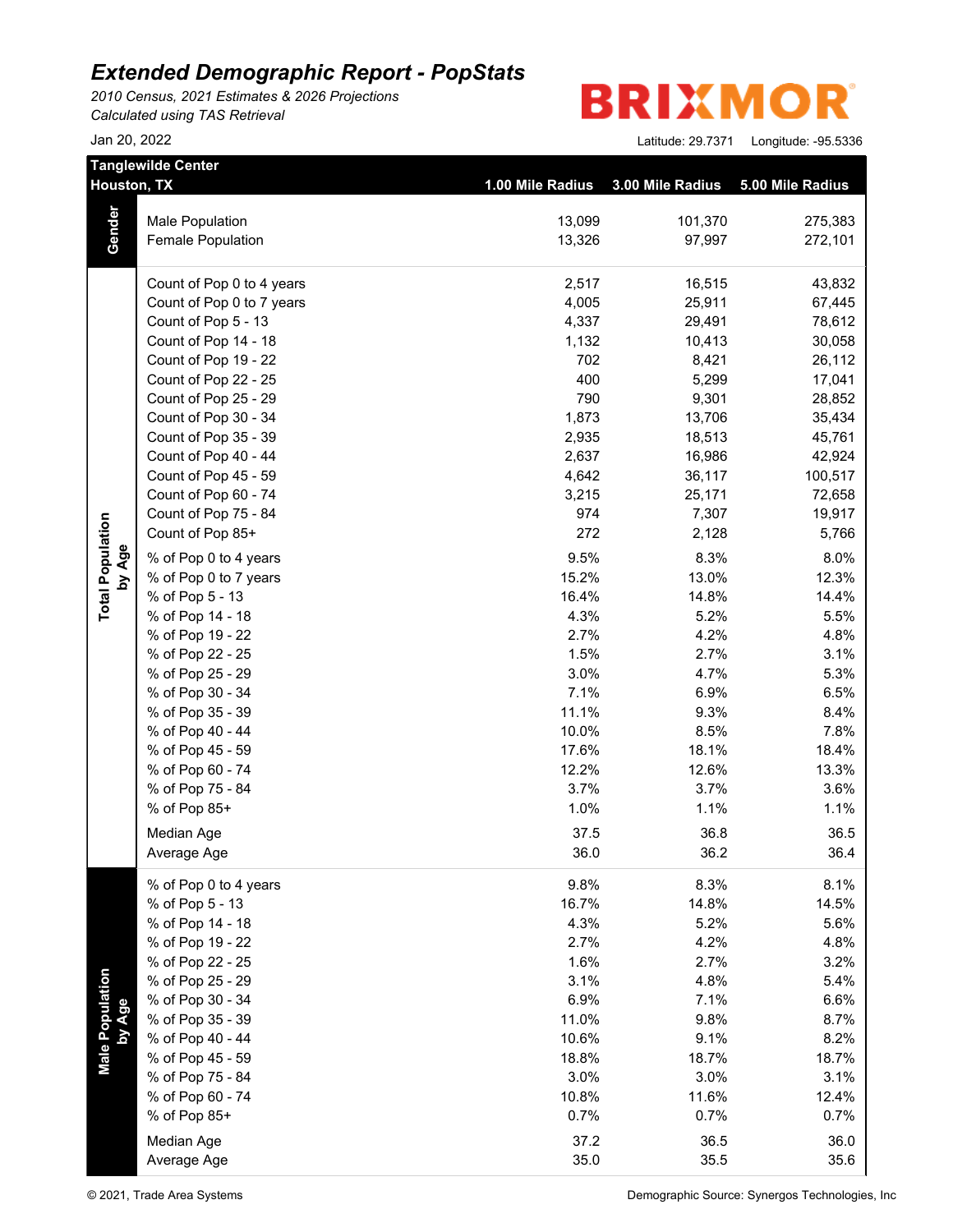*2010 Census, 2021 Estimates & 2026 Projections Calculated using TAS Retrieval*

|                    | <b>Tanglewilde Center</b><br>Houston, TX                             | 1.00 Mile Radius | 3.00 Mile Radius | 5.00 Mile Radius |
|--------------------|----------------------------------------------------------------------|------------------|------------------|------------------|
|                    | % of Pop 0 to 4 years                                                | 9.2%             | 8.2%             | 7.9%             |
|                    | % of Pop 5 - 13                                                      | 16.1%            | 14.8%            | 14.2%            |
|                    | % of Pop 14 - 18                                                     | 4.2%             | 5.2%             | 5.4%             |
|                    | % of Pop 19 - 22                                                     | 2.6%             | 4.2%             | 4.7%             |
|                    | % of Pop 22 - 25                                                     | 1.5%             | 2.6%             | 3.1%             |
|                    |                                                                      | 2.9%             | 4.5%             | 5.1%             |
|                    | % of Pop 25 - 29                                                     |                  |                  |                  |
| by Age             | % of Pop 30 - 34                                                     | 7.3%             | 6.7%             | 6.3%             |
|                    | % of Pop 35 - 39                                                     | 11.2%            | 8.8%             | 8.0%             |
| Female Population  | % of Pop 40 - 44                                                     | 9.4%             | 7.9%             | 7.5%             |
|                    | % of Pop 45 - 59                                                     | 16.3%            | 17.5%            | 18.0%            |
|                    | % of Pop 60 - 74                                                     | 13.5%            | 13.7%            | 14.2%            |
|                    | % of Pop 75 - 84                                                     | 4.4%             | 4.3%             | 4.2%             |
|                    | % of Pop 85+                                                         | 1.4%             | 1.5%             | 1.4%             |
|                    | Median Age                                                           | 37.8             | 37.1             | 37.1             |
|                    | Average Age                                                          | 36.9             | 37.0             | 37.2             |
|                    |                                                                      |                  |                  |                  |
|                    | Count of White                                                       | 14,835           | 109,854          | 312,762          |
|                    | Count of Black or African-American                                   | 6,497            | 33,593           | 83,087           |
|                    | Count of Asian or Pacific Islander                                   | 1,935            | 23,403           | 57,029           |
| Race               | Count of Other races                                                 | 3,159            | 32,517           | 94,606           |
|                    | White                                                                | 56.1%            | 55.1%            | 57.1%            |
|                    | <b>Black or African American</b>                                     | 24.6%            | 16.8%            | 15.2%            |
|                    | Asian                                                                | 7.3%             | 11.7%            | 10.4%            |
|                    | <b>Other Races</b>                                                   | 12.0%            | 16.3%            | 17.3%            |
|                    | Speak English at Home                                                | 50.5%            | 43.8%            | 44.3%            |
|                    | Speak Spanish at Home                                                | 30.7%            | 35.8%            | 38.1%            |
|                    | Speak French or French Creole at Home                                | 3.1%             | 2.0%             | 1.3%             |
|                    | Speak German at Home                                                 | 0.1%             | 0.3%             | 0.3%             |
|                    | Speak Russian or Other Slavic Language at Hor                        | 0.4%             | 0.3%             | 0.5%             |
|                    | Speak Other Indo-European Language at Home                           | 5.3%             | 4.7%             | 3.6%             |
|                    | Speak Chinese at Home                                                | 1.9%             | 3.3%             | 2.7%             |
| Language<br>Spoken | Speak Korean at Home                                                 | 0.2%             | 0.6%             | 0.5%             |
|                    | Speak Vietnamese at Home                                             | 0.5%             | 1.7%             | 2.5%             |
|                    |                                                                      | 1.7%             | 2.0%             | 1.5%             |
|                    | Speak Other Asian Language at Home                                   |                  |                  |                  |
|                    | Speak Tagalog and Other Pacific Languages at                         | 0.3%             | 0.4%             | 0.5%             |
|                    | Speak Other Language at Home                                         | 5.4%             | 5.0%             | 4.2%             |
|                    | <b>Hispanic Population</b>                                           | 8,775            | 75,946           | 226,604          |
|                    | <b>Hispanic Population Percent</b>                                   | 33.2%            | 38.1%            | 41.4%            |
|                    | Mexican                                                              | 55.7%            | 49.4%            | 55.0%            |
|                    | Puerto Rican                                                         | 1.7%             | 1.9%             | 1.7%             |
|                    | Cuban                                                                | 6.4%             | 4.9%             | 3.0%             |
| <b>Hispanic</b>    | Dominican                                                            | 0.4%             | 0.2%             | 0.3%             |
|                    | <b>Central American</b>                                              | 15.5%            | 30.8%            | 28.8%            |
|                    | South American                                                       | 15.3%            | 6.5%             | 5.2%             |
|                    | <b>Other Hispanic</b>                                                | 5.0%             | 6.2%             | 6.0%             |
|                    |                                                                      |                  |                  |                  |
|                    | 2000 Hispanic Population Percent<br>1990 Hispanic Population Percent | 22%              | 30%              | 34%              |
|                    |                                                                      | 17%              | 21%              | 22%              |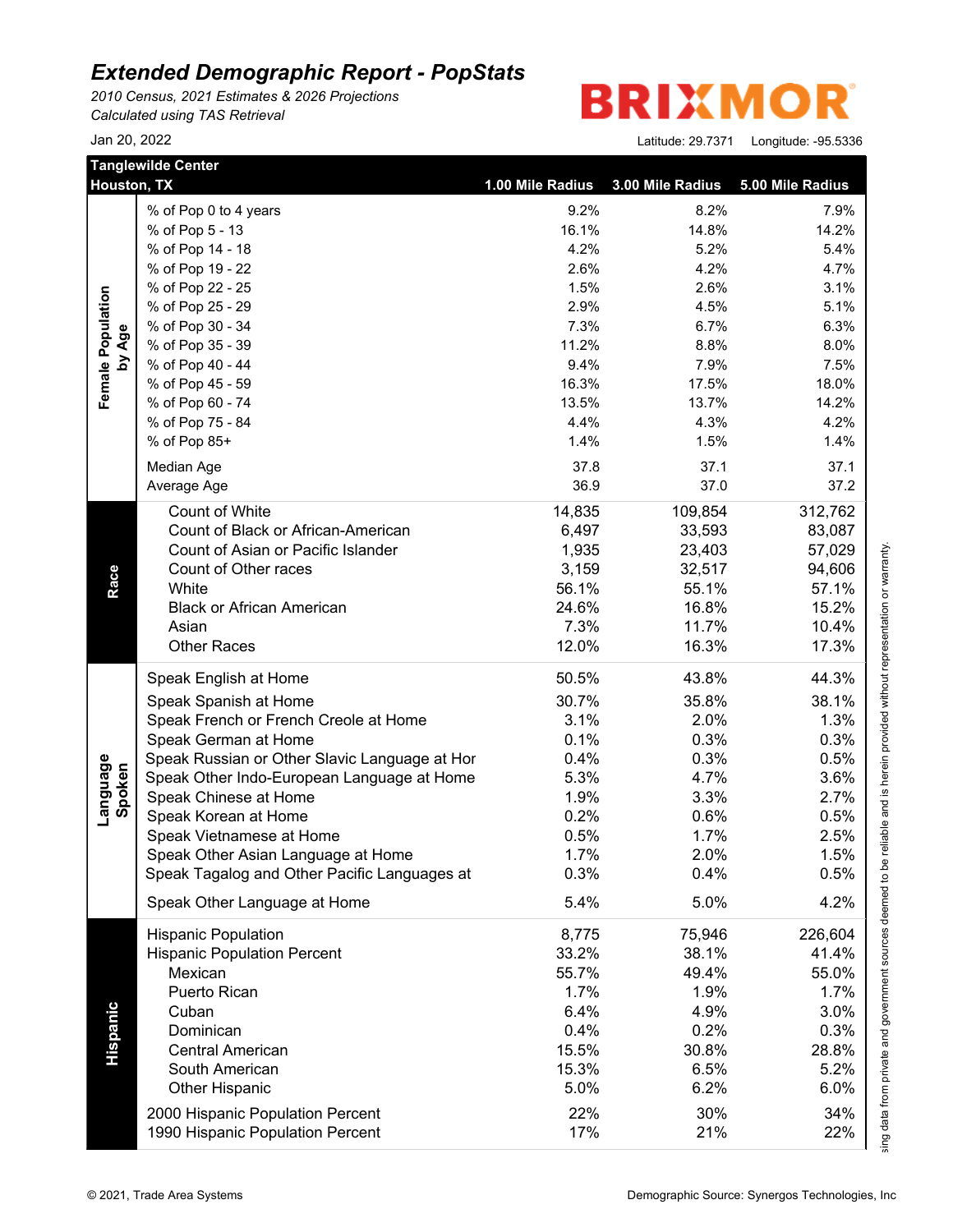*2010 Census, 2021 Estimates & 2026 Projections Calculated using TAS Retrieval*

**BRIXMO** R

| <b>Tanglewilde Center</b> |                                        |                  |                  |                  |
|---------------------------|----------------------------------------|------------------|------------------|------------------|
| <b>Houston, TX</b>        |                                        | 1.00 Mile Radius | 3.00 Mile Radius | 5.00 Mile Radius |
|                           | American (percent of total population) | 3.6%             | 2.9%             | 2.6%             |
|                           | American                               | 3.4%             | 2.7%             | 2.4%             |
|                           | Native American (ie. Indian/Eskimo)    | 0.2%             | 0.2%             | 0.2%             |
|                           | Hawaiian/Pacific Islander              | 0.0%             | 0.0%             | 0.0%             |
|                           | Asian (percent of total population)    | 7.2%             | 11.7%            | 10.3%            |
|                           | Chinese                                | 1.9%             | 3.4%             | 2.8%             |
|                           | Japanese<br>Korean                     | 0.1%<br>0.2%     | 0.2%<br>0.6%     | 0.2%<br>0.6%     |
|                           | South Central Asian (ie. Indian)       | 3.6%             | 3.8%             | 2.8%             |
|                           | South East Asian (ie. Vietnamese)      | 1.1%             | 2.7%             | 3.4%             |
|                           | <b>Other Asian</b>                     | 0.4%             | 1.0%             | 0.6%             |
|                           | European (percent of total population) | 12.8%            | 12.8%            | 13.3%            |
|                           | <b>British</b>                         | 2.8%             | 3.0%             | 3.1%             |
|                           | Dutch<br>French                        | 0.2%<br>1.0%     | 0.2%             | 0.2%             |
|                           | German                                 | 2.4%             | 0.8%<br>2.6%     | 0.8%<br>2.7%     |
|                           | Italian                                | 0.8%             | 0.7%             | 0.8%             |
|                           | Polish                                 | 0.5%             | 0.4%             | 0.4%             |
|                           | Scandinavian                           | 0.6%             | 0.6%             | 0.6%             |
|                           | Scotch/Irish                           | 2.9%             | 2.7%             | 2.8%             |
|                           | Other European (ie. Greek/Russian)     | 1.7%             | 1.8%             | 1.9%             |
|                           | Middle Eastern                         | 2.9%             | 2.1%             | 1.5%             |
|                           | <b>Other Ancestry</b>                  | 33.7%            | 26.1%            | 24.8%            |
|                           | <b>Unclassified Ancestry</b>           | 6.6%             | 6.3%             | 6.0%             |
|                           | Adult Population (25 Years or Older)   | 17,338           | 129,229          | 351,829          |
|                           | Elementary (0 to 8)                    | 7.0%             | 11.6%            | 12.9%            |
|                           | Some High School (9 to 11)             | 3.9%             | 5.4%             | 6.4%             |
|                           | High School Graduate (12)              | 18.1%            | 18.1%            | 18.9%            |
| Education<br>(Age 25+)    | Some College (13 to 16)                | 18.0%            | 17.7%            | 16.2%            |
|                           | Associates Degree Only                 | 7.6%             | 5.4%             | 5.1%             |
|                           | <b>Bachelors Degree Only</b>           | 30.0%            | 26.3%            | 25.1%            |
|                           | Graduate Degree                        | 15.4%            | 15.4%            | 15.4%            |
|                           | % College (4+)                         | 45.4%            | 41.8%            | 40.5%            |
|                           | Total Households - count               | 13,596           | 85,870           | 221,909          |
|                           | One Person HHs - count                 | 6,425            | 32,462           | 76,300           |
|                           | Family HHs - count                     | 6,029            | 47,422           | 130,641          |
|                           | Married Couple - count                 | 3,600            | 31,072           | 86,610           |
|                           | w/own children - count                 | 1,399            | 14,611           | 41,190           |
|                           | w/out own children - count             | 2,201            | 16,461           | 45,420           |
|                           | Male Householder - count               | 875              | 5,257            | 13,224           |
|                           | Female Householder - count             | 1,554            | 11,092           | 30,807           |
| Household<br>Type         | Non-Family Households - count          | 1,143            | 5,986            | 14,968           |
|                           | 1 Person Household                     | 47.3%            | 37.8%            | 34.4%            |
|                           | 2 Person Household                     | 29.7%            | 28.9%            | 28.5%            |
|                           | 3 Person Household                     | 11.8%            | 13.7%            | 14.4%            |
|                           | 4 Person Household                     | 6.8%             | 10.5%            | 11.6%            |
|                           | 5 Person Household                     | 2.9%             | 5.3%             | 6.3%             |
|                           | 6 Person Household                     | 1.1%             | 2.2%             | 2.7%             |
|                           | 7+ Person Household                    | 0.6%             | 1.5%             | 2.1%             |
|                           | % Households With Children             | 18.9%            | 27.3%            | 29.9%            |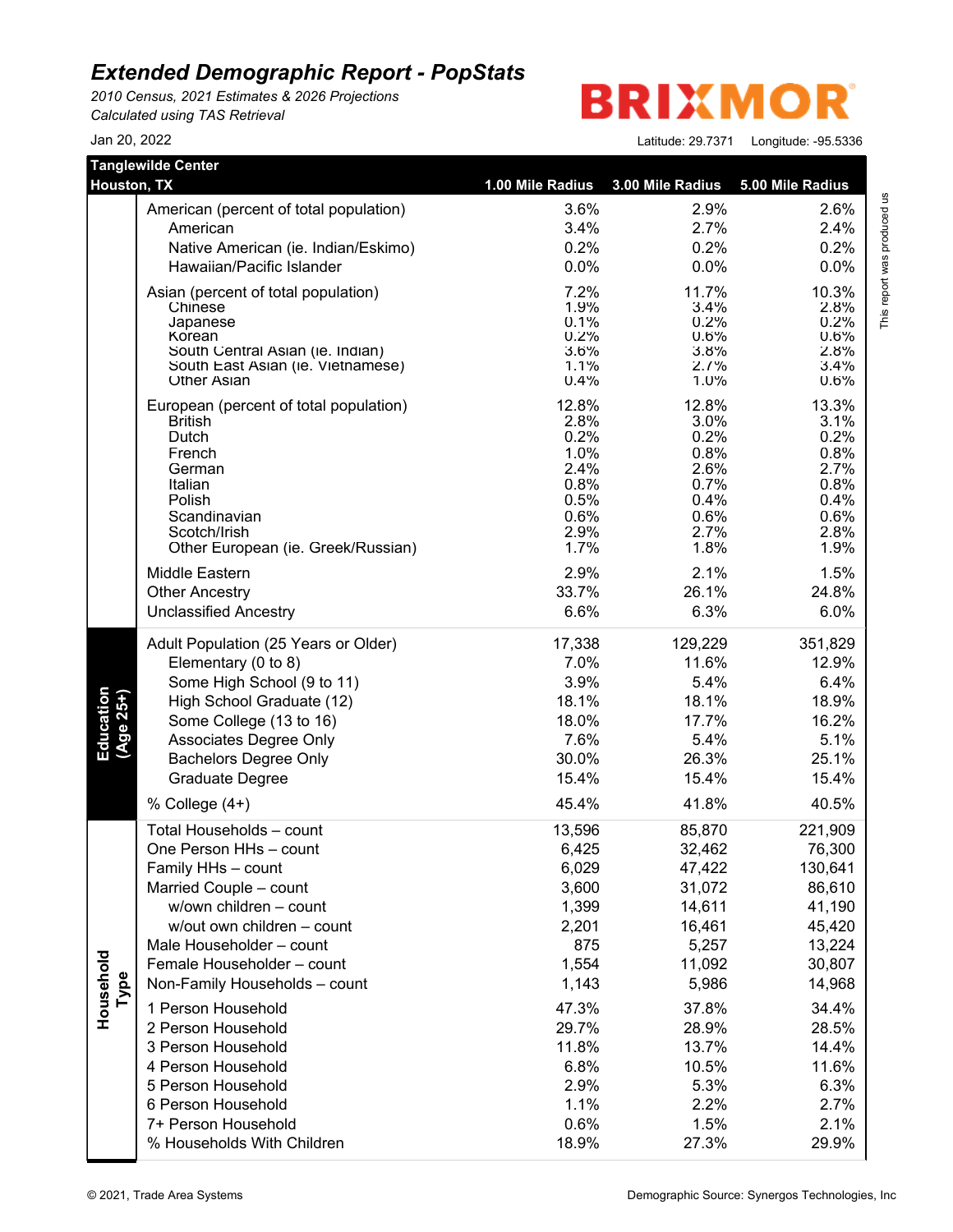*2010 Census, 2021 Estimates & 2026 Projections Calculated using TAS Retrieval*

**BRIXMO** R

| <b>Tanglewilde Center</b>      |                                        |                  |                  |                  |
|--------------------------------|----------------------------------------|------------------|------------------|------------------|
| Houston, TX                    |                                        | 1.00 Mile Radius | 3.00 Mile Radius | 5.00 Mile Radius |
|                                | <b>Total Housing Units</b>             | 15,125           | 97,354           | 250,834          |
|                                | <b>Owner Occupied Percent</b>          | 25.7%            | 29.6%            | 34.3%            |
|                                | <b>Renter Occupied Percent</b>         | 64.2%            | 58.6%            | 54.2%            |
|                                | <b>Vacant Housing Percent</b>          | 10.1%            | 11.8%            | 11.5%            |
|                                | Total Housing Units (Census 2000)      | 12,330           | 87,457           | 221,905          |
|                                | For Rent (Census 2000)                 | 75%              | 78%              | 73%              |
|                                | For Sale (Census 2000)                 | 7%               | 6%               | 8%               |
|                                | Rented or Sold, (Census 2000)          | 5%               | 4%               | 5%               |
|                                | Seasonal (Census 2014)                 | 11%              | 7%               | 7%               |
|                                | Other (Census 2000)                    | 5%               | 2%               | 2%               |
|                                | Homes Built 1990 to 2000               | 11%              | 11%              | 11%              |
| Homes Built                    | Homes Built 1980 to 1989               | 23%              | 23%              | 21%              |
|                                | Homes Built 1970 to 1979               | 44%              | 40%              | 37%              |
| By Year                        | Homes Built 1960 to 1969               | 16%              | 19%              | 21%              |
|                                | Homes Built 1950 to 1959               | 4%               | 5%               | 8%               |
|                                | Homes Built 1940 to 1949               | 1%               | 1%               | 1%               |
|                                | Homes Built Before 1939                | 0%               | 0%               | 1%               |
|                                | 1 Unit                                 | 22%              | 28%              | 35%              |
|                                | 2 - 9 Units                            | 20%              | 14%              | 14%              |
| Units in                       | Greater than 10 Units                  | 58%              | 58%              | 52%              |
| Structure                      | Mobilie Trailer                        | 0%               | 0%               | 0%               |
|                                | <b>Other Units</b>                     | $0\%$            | 0%               | 0%               |
|                                | Property Value \$1,000,000 or more     | 2.6%             | 8.6%             | 8.8%             |
|                                | Property Value \$750,000 to \$999,999  | 2.9%             | 7.4%             | 8.4%             |
|                                | Property Value \$500,000 to \$749,999  | 8.6%             | 11.2%            | 10.9%            |
|                                | Property Value \$400,000 to \$499,999  | 7.9%             | 8.0%             | 7.8%             |
|                                | Property Value \$300,000, to \$399,999 | 12.3%            | 9.5%             | 10.4%            |
| (Owner Occupied)<br>Home Value | Property Value \$200,000 to \$299,999  | 22.0%            | 15.4%            | 14.9%            |
|                                | Property Value \$150,000 to \$199,999  | 15.0%            | 10.5%            | 11.0%            |
|                                | Property Value \$100,000 to \$149,999  | 14.3%            | 9.6%             | 10.7%            |
|                                | Property Value \$60,000 to \$99,999    | 7.8%             | 7.5%             | 6.5%             |
|                                | Property Value \$40,000 to \$59,999    | 1.2%             | 1.4%             | 1.5%             |
|                                | Property Value \$0 to \$39,999         | 3.0%             | 2.4%             | 2.5%             |
|                                | <b>Median Home Value</b>               | \$233,092        | \$292,026        | \$297,624        |
|                                | <b>Median Rent</b>                     | \$694            | \$626            | \$610            |
|                                | \$0 and under - percent                | 20.6%            | 20.1%            | 19.6%            |
|                                | \$1 to \$4999 - percent                | 10.9%            | 10.6%            | 10.2%            |
|                                | \$5k to \$9999 - percent               | 5.6%             | 5.4%             | 5.2%             |
|                                | \$10k to \$24999 - percent             | 7.1%             | 7.0%             | 6.8%             |
| per Household                  | \$25k to \$49999 - percent             | 6.9%             | 6.8%             | 6.8%             |
| Wealth                         | \$50k to \$99999 - percent             | 9.6%             | 9.7%             | 9.8%             |
|                                | \$100k to \$249999 - percent           | 16.1%            | 16.3%            | 16.6%            |
|                                | \$250k to \$499999 - percent           | 11.2%            | 11.5%            | 11.8%            |
|                                | \$500k+ - percent                      | 12.0%            | 12.6%            | 13.1%            |
|                                | Median HH Wealth                       | \$46,034         | \$50,426         | \$56,679         |
|                                | Avg HH Wealth                          | \$202,195        | \$209,505        | \$216,351        |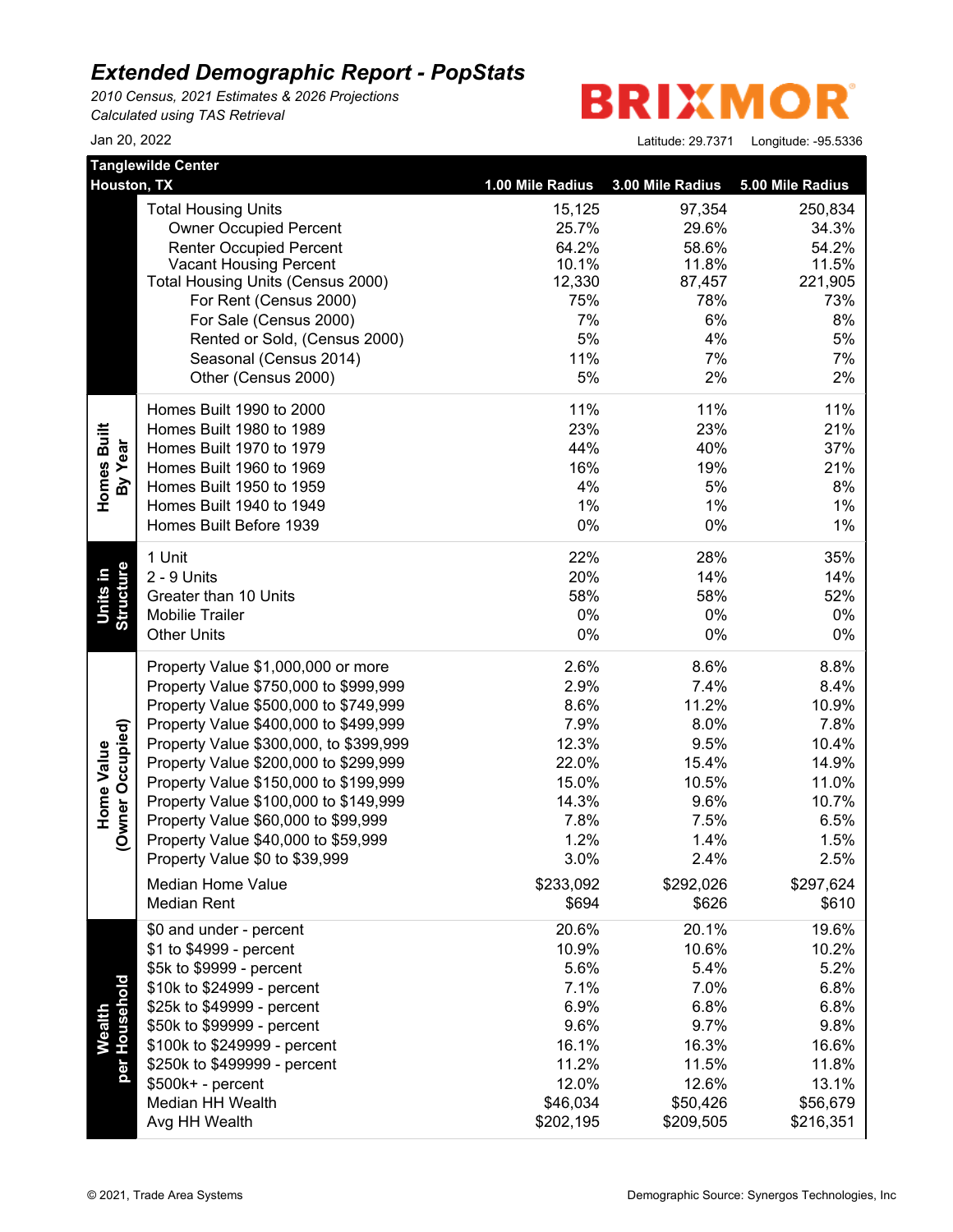*2010 Census, 2021 Estimates & 2026 Projections Calculated using TAS Retrieval*

# **BRIXMOR**

|                              | Houston, TX                                                         | 1.00 Mile Radius | 3.00 Mile Radius | 5.00 Mile Radius |
|------------------------------|---------------------------------------------------------------------|------------------|------------------|------------------|
| Economic                     | <b>Economic Viability Local</b>                                     | 274              | 275              | 276              |
| Viability                    | <b>Economic Viability Indexed</b>                                   | 105              | 106              | 106              |
|                              | Employed Civilian Pop 16+ by Occupation                             | 12,806           | 96,268           | 266,828          |
|                              | Managerial/Executive                                                | 16.3%            | 16.0%            | 16.1%            |
|                              | <b>Professional Specialty</b>                                       | 23.4%            | 20.2%            | 20.4%            |
| Age 16+)                     | <b>Healthcare Support</b>                                           | 4.3%             | 2.9%             | 2.5%             |
|                              | Sales                                                               | 9.9%             | 10.5%            | 10.7%            |
|                              | Office & Administrative Support                                     | 10.7%            | 8.9%             | 8.5%             |
| <b>Employed Civilians</b>    | <b>Protective Service</b>                                           | 1.6%             | 1.7%             | 1.7%             |
|                              | <b>Food Preperation</b>                                             | 9.6%             | 10.3%            | 8.0%             |
|                              | <b>Building Maintenance &amp; Cleaning</b>                          | 4.2%             | 5.4%             | 6.5%             |
|                              | <b>Personal Care</b>                                                | 2.3%             | 2.5%             | 2.7%             |
|                              | Farming, Fishing, & Forestry                                        | 0.1%             | 0.2%             | 0.1%             |
|                              | Construction                                                        | 6.3%             | 11.1%            | 12.1%            |
|                              | Production & Transportation                                         | 11.2%            | 10.4%            | 10.6%            |
|                              | <b>Percent White Collar Workers</b>                                 | 64.5%            | 58.5%            | 58.3%            |
|                              | <b>Percent Blue Collar Workers</b>                                  | 35.5%            | 41.5%            | 41.7%            |
|                              | Agriculture/Mining/Construction                                     | 8.1%             | 13.1%            | 14.8%            |
|                              | Manufacturing                                                       | 6.4%             | 6.3%             | 6.5%             |
|                              | Transportation                                                      | 6.4%             | 5.1%             | 4.8%             |
|                              | Information                                                         | 0.9%             | 1.1%             | 1.1%             |
|                              | Wholesale/Retail                                                    | 13.4%            | 13.2%            | 13.0%            |
|                              | Finance, Insurance, Real Estate                                     | 7.8%             | 7.8%             | 7.3%             |
| (Employed Civilians Age 16+) | <b>Professional Services</b>                                        | 9.6%             | 9.4%             | 9.5%             |
|                              | <b>Management Services</b>                                          | 0.2%             | 0.2%             | 0.3%             |
|                              | <b>Administrative/Waste Services</b>                                | 6.2%             | 5.7%             | 6.5%             |
|                              | <b>Educational Services</b>                                         | 19.1%            | 16.1%            | 16.4%            |
|                              | <b>Entertainment Services</b><br><b>Other Professional Services</b> | 13.3%<br>6.7%    | 13.7%<br>6.7%    | 11.4%<br>6.6%    |
|                              | <b>Public Administration</b>                                        | 1.9%             | 1.5%             | 1.7%             |
|                              | Drive to Work Alone                                                 | 79.8%            | 74.9%            | 73.5%            |
|                              | Drive to Work Carpool                                               | 9.6%             | 12.7%            | 14.0%            |
|                              | Travel to Work by Public Transportation                             | 4.7%             | 6.0%             | 6.0%             |
|                              | Drive to Work on Motorcycle                                         | 0.0%             | 0.0%             | 0.1%             |
|                              | Drive to Work on Bicycle                                            | 0.3%             | 0.6%             | 0.5%             |
|                              | Walked to Work                                                      | 2.3%             | 2.4%             | 2.3%             |
| Transportation<br>To Work    | <b>Other Means</b>                                                  | 0.6%             | 0.9%             | 1.0%             |
|                              | Work at Home                                                        | 2.8%             | 2.5%             | 2.6%             |